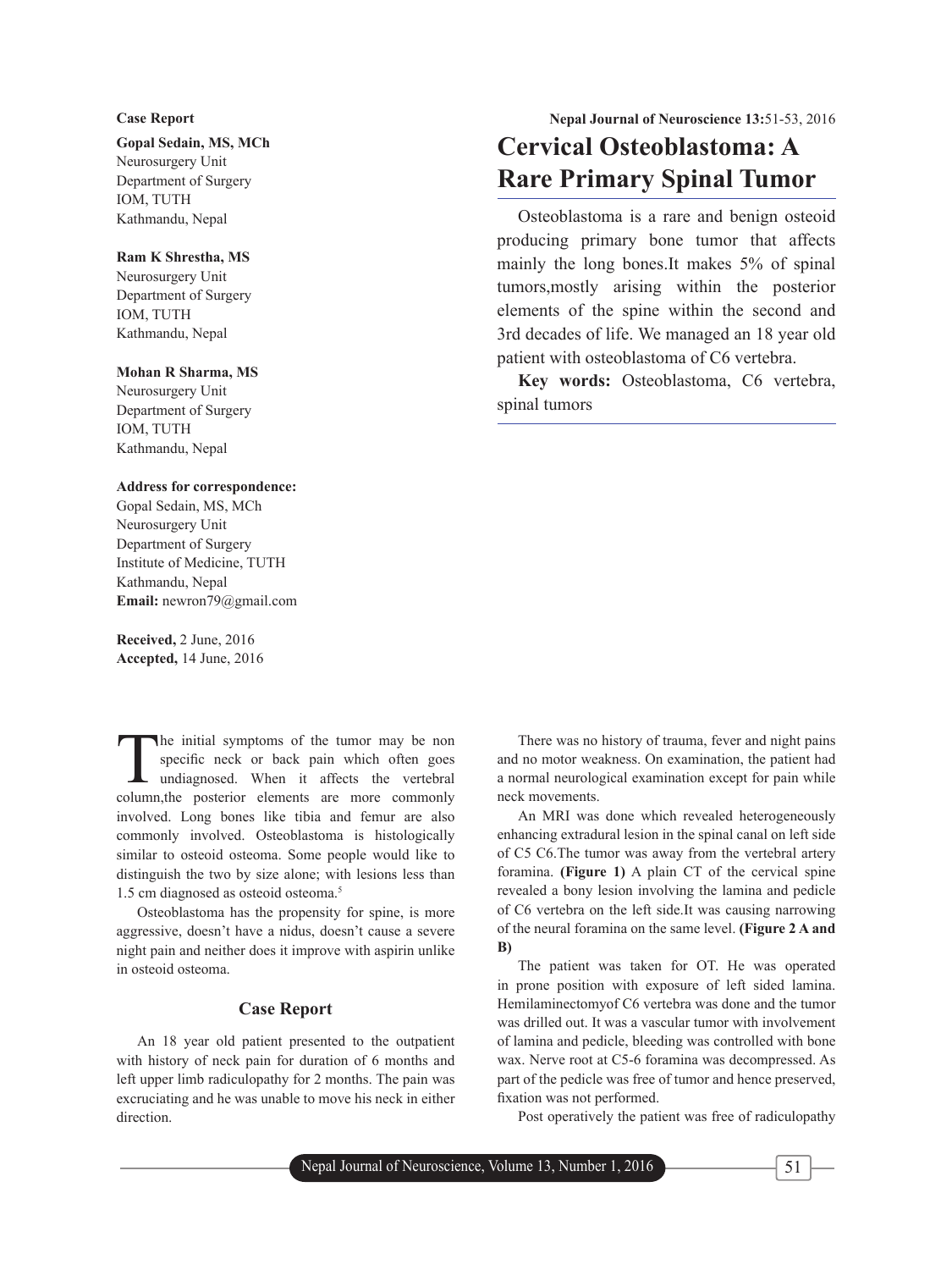#### **Sedain et al**



*Figure 1: Axial MRI showing heterogeneously enhancing lesion in the left spinal canal with bony involvement and some soft tissue involvement*.

but had residual neck pain which improved over a week.Plan is to perform an annual CT spine to see any recurrence.

The histopathology revealed haphazardly arranged woven bone with areas of hyaline cartilage. Bony trabeculae lined with osteoblastic cells were also seen. **(Figure 3)**

#### **Discussion**

Osteoblastomaoccurs predominately during the first two decades, in accordance with ourcase. Most of these lesions arise within the posterior elements of thespine. Vertebral body involvement rarely occurs alonebut may be involved via tumor extension through thepedicle.<sup>6</sup>

The most important symptoms in patients with osteoidosteoma and osteoblastoma are a resistant localized neck orback pain and stiffness in the spine.4 These general symptoms are often present for longerthan 12 months prior to diagnosis. Delayed diagnosisoccurs because initial symptoms are often nonspecific and osteoblastoma accounts for less than 1 % of all bone tumors.

Imaging modalities used to diagnose osteoid osteomaand osteoblastoma are primarily CT and MRI.Plain X-rays aremore useful in the detection of osteoblastomas, but may miss small neoplasm.Since osteoblastoma is a vascular tumor, pre op embolization has been suggested to decrease blood loss and facilitate total excision.<sup>2</sup>

The aim of surgical treatment is to have a complete



*Figure 2: Sagittal and axial CT scans showing involvement of left lamina and pedicle of C6.*



*Figure 3: H&E stain showing woven bone with hyaline cartilage suggestive of osteoblastoma*

excision with free margins, decompression of neural tissue and fixation of the spine when deemed necessary.

Despite complete surgical excision, recurrence occurs in around 10  $\%$ .<sup>1, 2</sup>

Vertebral artery injury during surgical excision a C3 -4 osteoblastoma has been reported from China.3

Radiotherapy is limited to tumors where complete excision is not possible or the tumor continues to grow despite excision. However, malignant transformation after radiation therapy is reported. 2

#### **Conclusion**

Persistent neck pain in a young patient can be because of spinal tumors. Proper investigation and surgery can lead to a successful outcome.

#### **Acknowledgement**

We express our sincere thanks to the Department of Pathology IOM, TUTH for providing the pathology picture.